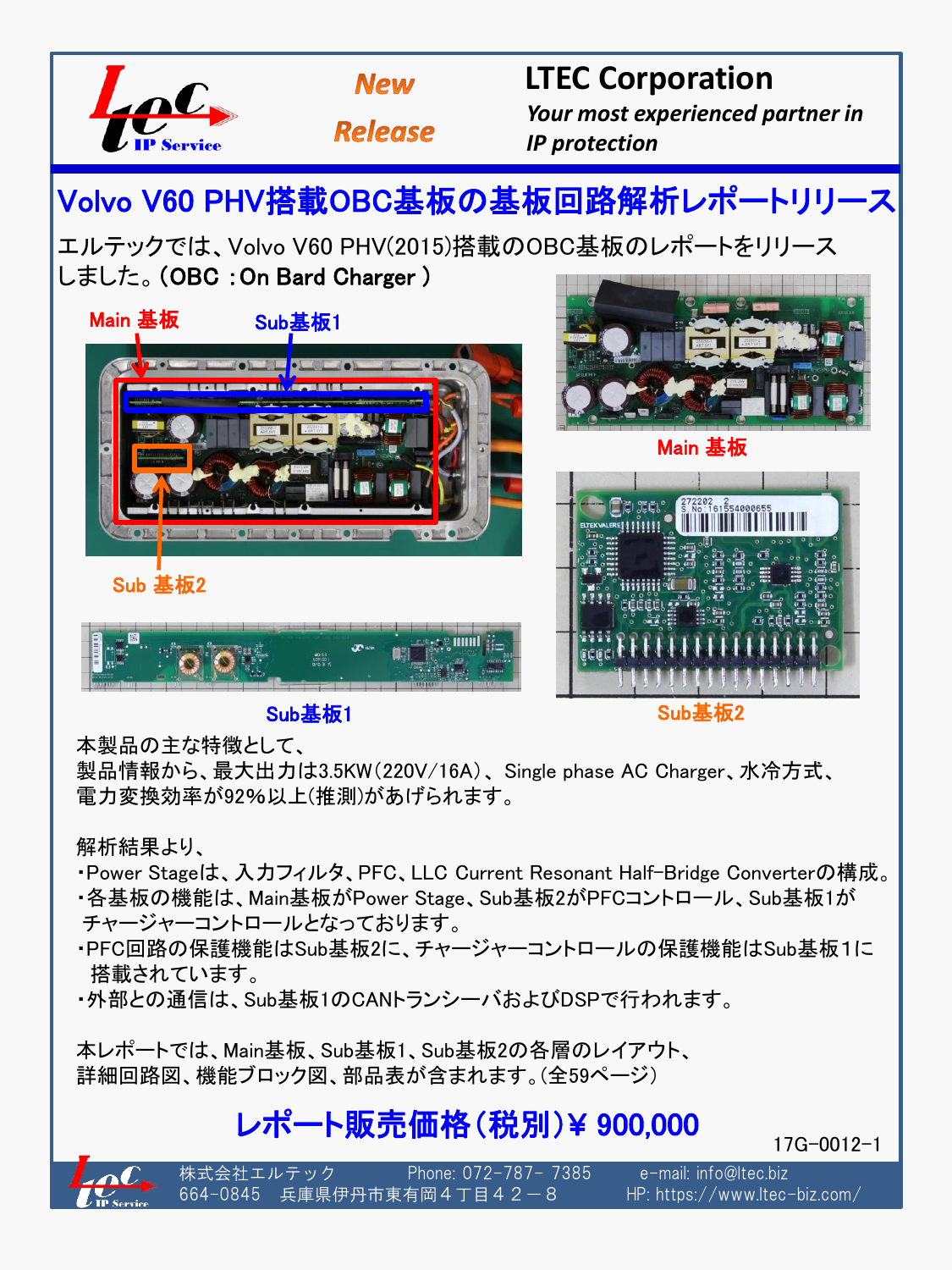## **Table of Contents**

|                            |                                               | Page   |
|----------------------------|-----------------------------------------------|--------|
| <b>Product information</b> |                                               |        |
| Table 1                    | <b>Product information</b>                    | 3      |
| <b>Analysis summary</b>    |                                               |        |
| Table 2                    | Analysis summary                              | 5      |
| Components                 |                                               |        |
| Table 3                    | Parts count                                   | 8      |
| Teardown                   |                                               |        |
| Fig. 1                     | <b>Product Overview</b>                       | <br>9  |
| Fig. 2                     | <b>Product Marking</b>                        | <br>10 |
| Fig. 3-1                   | Product Disassembly 1                         | <br>11 |
| Fig. 3-2                   | <b>Product Disassembly 2</b>                  | <br>12 |
| Fig. 3-3                   | <b>Product Disassembly 3</b>                  | <br>13 |
| Fig. 4-1                   | PCB Overview (Power Stage PCB)                | <br>14 |
| Fig. 4-2                   | PCB Overview (Charger Control PCB)            | <br>15 |
| Fig. 4-3                   | PCB Overview (PFC Control PCB)                | <br>16 |
| Fig. 5-1                   | PCB X-Ray (Power Stage PCB)                   | <br>17 |
| Fig. 5-2                   | PCB X-Ray (Charger Control PCB)               | <br>18 |
| Fig. 5-3                   | PCB X-Ray (PFC Control PCB)                   | <br>19 |
| Fig. 6-1                   | PCB after removal parts (Power Stage PCB)     | <br>20 |
| Fig. 6-2                   | PCB after removal parts (Charger Control PCB) | <br>21 |
| Fig. 6-3                   | PCB after removal parts (PFC Control PCB)     | <br>22 |
| Fig. 7-1-1                 | Power Stage PCB L1 Pattern (Top View)         | <br>23 |
| Fig. 7-1-2                 | Power Stage PCB L2 Pattern (Top View)         | <br>23 |
| Fig. 7-1-3                 | Power Stage PCB L3 Pattern (Top View)         | <br>23 |
| Fig. 7-1-4                 | Power Stage PCB L4 Pattern (Top View)         | <br>23 |
| Fig. 7-2-1                 | Charger Control PCB L1 Pattern (Top View)     | <br>24 |
| Fig. 7-2-2                 | Charger Control PCB L2 Pattern (Top View)     | <br>24 |
| Fig. 7-2-3                 | Charger Control PCB L3 Pattern (Top View)     | <br>24 |
| Fig. 7-2-4                 | Charger Control PCB L4 Pattern (Top View)     | <br>24 |
| Fig. 7-3-1                 | PFC Control PCB L1 Pattern (Top View)         | <br>25 |
| Fig. 7-3-2                 | PFC Control PCB L2 Pattern (Top View)         | <br>25 |
| Fig. 7-3-3                 | PFC Control PCB L3 Pattern (Top View)         | <br>25 |
| Fig. 7-3-4                 | PFC Control PCB L4 Pattern (Top View)         | <br>25 |